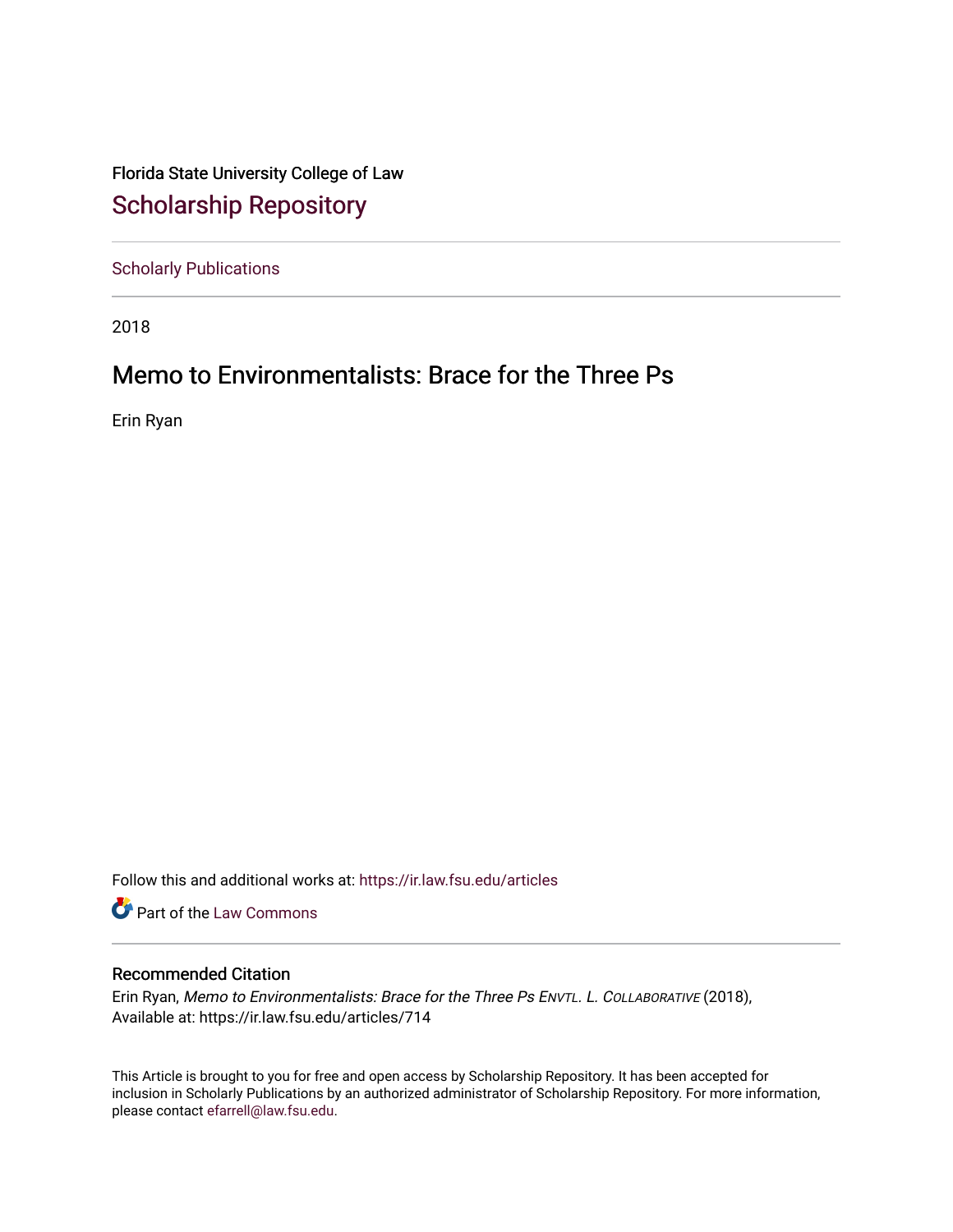## **Memo to Environmentalists: Brace for the Three Ps[\\*](#page-1-0)**

## **Erin Ryan[\\*](#page-1-1)\***

It's a daunting moment for environmentalists. Each day, it appears federal environmental law is being systematically dismantled, [most aggressively by the executive branch,](https://www.nytimes.com/interactive/2017/10/05/climate/trump-environment-rules-reversed.html)<sup>[1](#page-1-2)</sup> but with tacit support from the sitting legislature, and—with record numbers of President Trump's judicial nominees sailing through the appointments process—likely with increasing support from the judiciary soon. Environmental advocates are grieving these losses, but we must also brace for new hurdles—and in particular, the Three Ps: *Preemption, Property Rights, and Political Scale*.

First, we must ensure that the campaign to dismantle federal environmental law does not spill over into displacing state and local efforts to fill the void. Then we must push back against the strategic deployment of property rights to block future efforts to reinvigorate federal environmental law. Finally, we must think creatively about how to accomplish the goals of national-level environmental policy without the benefit of federal authority. This essay, a memo to environmentalists at this pivotal moment in time, reviews each of these challenges in turn.

**Preemption**. Preemption refers to the ability of a higher level of government to override contrary decisions made by a lower level of government. It matters a lot in environmental law, where important roles are played by federal, state, and local decision-makers. Federal environmental statutes often partner national and local regulators in [distinct but interlocking](https://papers.ssrn.com/sol3/papers.cfm?abstract_id=2532687)  [roles](https://papers.ssrn.com/sol3/papers.cfm?abstract_id=2532687) within larger programs of cooperative federalism<sup>[2](#page-1-3)</sup>—in which the feds usually set standards and oversee compliance, while state and local actors decide how best to implement standards for local circumstances. These laws usually follow the model of "floor preemption," establishing a federal "floor" of mandatory regulation that states may not fall below, but one that allows them to set more stringent regulations to address local concerns and preferences.<sup>[3](#page-1-4)</sup>

Federal environmental laws don't usually prevent states from exceeding the federal floor, but there are exceptions—for example, automobile emissions standards. EPA has primary

<span id="page-1-1"></span>\*\* Elizabeth C. & Clyde W. Atkinson Professor, Florida State University College of Law; J.D., Harvard Law School, M.A., Wesleyan University, B.A., Harvard University. I am grateful to the Environmental Law Collaborative for inviting me to participate in 2018. <sup>1</sup> Nadja Popovich et al., *76 Environmental Rules on the Way Out Under Trump* N.Y. TIMES, July 6, 2018,

<span id="page-1-2"></span>https://www.nytimes.com/interactive/2017/10/05/climate/trump-environment-rules-reversed.html.

<span id="page-1-0"></span> <sup>\*</sup> This essay was written for the Environmental Law Collaborative, 2018. It was first published as an essay on the Environmental Law Profs Blog on November 15,2018, and later appeared in a collection of other essays from the Environmental Law Collaborative entitled *Environmental Law. Disrupted.*, published by the Environmental Law Reporter in January, 2019.

<span id="page-1-3"></span><sup>2</sup> Erin Ryan, *Environmental Federalism's Tug of War Within, in* THE LAW AND POLICY OF ENVIRONMENTAL FEDERALISM: A COMPARATIVE ANALYSIS (Kalyani Robbins, ed., 2015).

<span id="page-1-4"></span><sup>3</sup> *See* William Buzbee, *Asymmetrical Regulation: Risk, Preemption, and the Floor/Ceiling Distinction,* 82 NYU L. REV. 1547 (2007).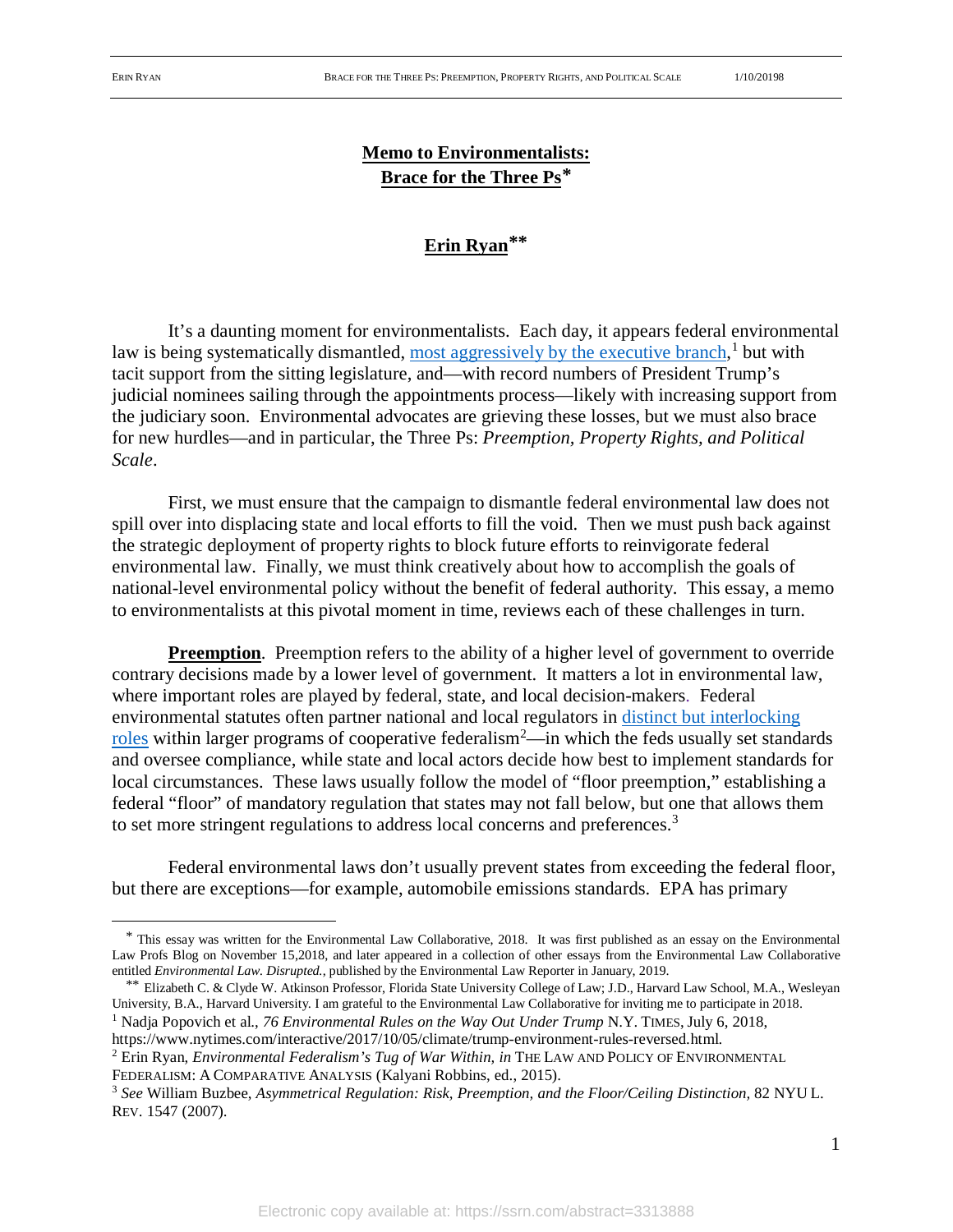authority to set these standards, and states are generally forbidden from both raising and lowering them. Even so, [Section 209 of the Clean Air Act](https://www.gpo.gov/fdsys/pkg/USCODE-2013-title42/html/USCODE-2013-title42-chap85-subchapII-partA-sec7543.htm) authorizes California to set more stringent standards in light of its unique regional challenges<sup>[4](#page-2-0)</sup>—and under **Section 177**, other states may elect California's stricter standard in lieu of the EPA "ceiling."<sup>[5](#page-2-1)</sup> This "California [Waiver"](https://www.epa.gov/state-and-local-transportation/vehicle-emissions-california-waivers-and-authorizations)<sup>[6](#page-2-2)</sup> blunts the force of this example of "ceiling preemption," which is relatively rare in U.S. environmental law. But with mounting hostility to environmental regulation, that could change.

Which brings us to the first challenge that environmental advocates will likely face: the increasing threat of anti-environmental federal preemption. Proponents of deregulation seem poised to roll back many federal standards, but thanks to our dynamic model of environmental federalism, that is not enough to accomplish their goal. State and local leaders are already hard at work resuscitating environmental governance initiatives abandoned by the federal government. For example, the [United States Climate Alliance](https://www.usclimatealliance.org/) is a coalition of seventeen states and territories committed to upholding the objectives of the 2015 Paris climate Agreement within their borders, formed the very day President Trump withdrew the United States from the Accord.<sup>[7](#page-2-3)</sup> (Indeed, I've never been more grateful for federalism than I am right now.)

For deregulation interests to fully succeed, then, they must prevent state and local governments from just taking up the vacated federal seat at the regulatory table. For that reason, Team Deregulation is unlikely to simply withdraw the federal government from the regulatory field entirely, which would swing open the door to state lawmaking. Instead, they are likely to seek weaker regulations partnered with language expressly preempting contrary state or local rules. If they can't muster the political capital to get express preemption into the text, then they will attempt to persuade a reviewing court to imply it.

To wit, the Trump Administration is already trying to [get rid of the Clean Air Act's](https://www.theatlantic.com/science/archive/2017/03/trump-california-clean-air-act-waiver-climate-change/518649/)  [California Waiver.](https://www.theatlantic.com/science/archive/2017/03/trump-california-clean-air-act-waiver-climate-change/518649/)<sup>[8](#page-2-4)</sup> Since the Administration is trying to [roll back the Obama](http://thehill.com/policy/energy-environment/400036-trump-submits-rule-to-weaken-iconic-obama-car-efficiency-standards) era rule increasing emission standards to 54 mpg by  $2025$ ,  $9$  this is the next logical step—otherwise, the states could simply ignore EPA's looser rules and follow California's more stringent alternative. That's why the same proposed rule rolling back the 54-mpg standard also eliminates California's ability to keep it. It's critical that environmentalists preserve the ability of states to continue moving forward on emissions controls,<sup>[10](#page-2-6)</sup> even as the federal government attempts to take us backward.

With all this in mind, environmental advocates must identify and fortify those realms of federal environmental law most vulnerable to ceiling preemption after federal regulations are

<span id="page-2-1"></span><span id="page-2-0"></span><sup>&</sup>lt;sup>4</sup> 42 U.S.C. § 7543 (2013).<br><sup>5</sup> 42 U.S.C. § 7507 (2013).

<span id="page-2-2"></span><sup>&</sup>lt;sup>6</sup> Vehicle Emissions California Waivers and Authorizations, https://www.epa.gov/state-and-localtransportation/vehicle-emissions-california-waivers-and-authorizations (June 23, 2017).

<span id="page-2-3"></span><sup>7</sup> U.S. CLIMATE ALL. https://www.usclimatealliance.org (last visited Sept. 28, 2018).

<span id="page-2-4"></span><sup>8</sup> Robinson Meyer, *The Coming Clean-Air War Between Trump and California*, ATLANTIC (Mar. 6, 2017),

https://www.theatlantic.com/science/archive/2017/03/trump-california-clean-air-act-waiver-climate-change/518649/. <sup>9</sup> Timothy Cama & Amanda Green, *Trump Moves to Roll Back Obama Emission* Standards, HILL (Sept. 2, 2018),

<span id="page-2-5"></span>https://thehill.com/policy/energy-environment/400036-trump-submits-rule-to-weaken-iconic-obama-car-efficiencystandards. 10 Ann Carlson, *Iterative Federalism and Climate Change,* 103 NW. U. L. REV. 1097 (2009).

<span id="page-2-6"></span>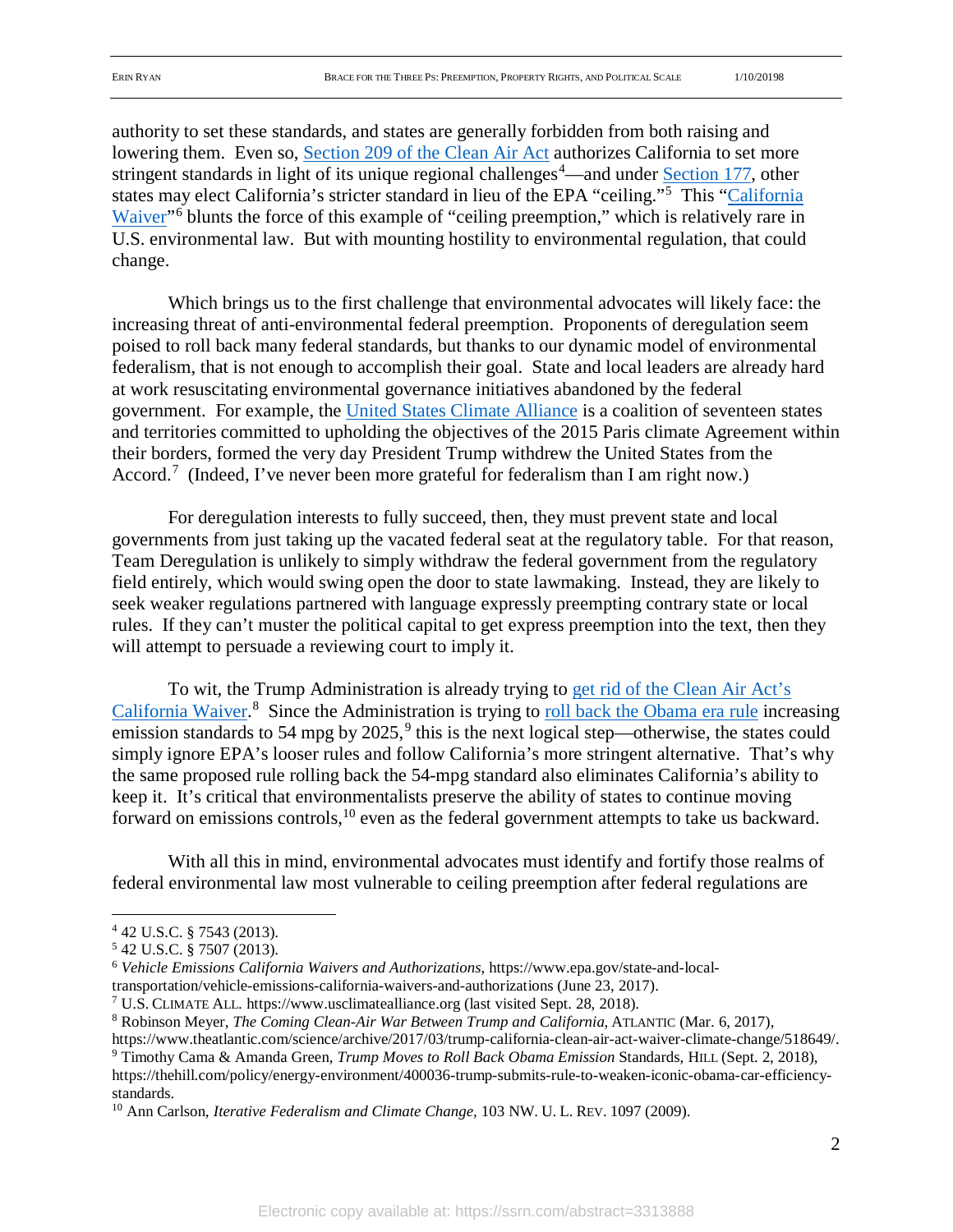weakened. We must ensure that neither Congress nor EPA partners federal deregulatory efforts with statutory or regulatory language field-preempting subnational interference. And we'll need to think carefully about other ways to safeguard the environment—which brings us to the next P.

**Property Rights**. Even as we respond to the current assault on federal environmental law, we also need to think ahead. Deregulation interests know that even if they succeed in dismantling those laws today, that won't be enough, since a shift in national leadership could always bring them back in the future. So here's a riddle: what's the best way to prevent that from happening? Public law norms generally prevent governmental decision-makers from binding their future counterparts, so legal rules enacted today can ordinarily be revisited in the future. But that's not always the end of the issue, thanks to another of Team Deregulation's favorite strategies. The answer to the riddle: fortify the non-regulatory status quo with private property rights.

Here in the U.S., few legal concerns command more focused constitutional attention than private property rights. Threats to property receive the full force and attention of the Fifth and Fourteenth Amendments' [Takings Clauses,](https://www.law.cornell.edu/wex/takings) <sup>[11](#page-3-0)</sup> which require compensation when the government "takes" property. The definition of "take" continues to evolve, however, and these clauses are sometimes interpreted to require compensation for any regulatory activity that interferes with private economic use of property, [even when it harms](http://www.progressivereform.org/perspTakings.cfm) the public.<sup>[12](#page-3-1)</sup> This "Takingsification" of American property law has gathered force over time, raising eyebrows among property scholars around the world. Today, nothing can take down an environmental regulation more efficiently than the claim that it constitutes a taking of property.

Which is why, from the perspective of Team Deregulation, it's such a winning strategy. Rather than just dismantling environmental regulations that prevent extraction from public lands, much better to [issue as many oil and gas leases](https://www.washingtonpost.com/news/energy-environment/wp/2018/02/01/trump-administration-tears-down-regulations-to-speed-drilling-on-public-land/?noredirect=on&utm_term=.736df8b03a02) on these newly opened public lands as possible.<sup>[13](#page-3-2)</sup> Those leases don't just yield an extractive win for industry in the present, they will complicate any future efforts to dial extraction back, because now these extractive rights have a wholly new layer of constitutional protection. Professor Christopher Serkin has persuasively shown how government actors have learned to consolidate their power in the present, protecting it from changed policy preferences in the future, by [making pre-commitments into the future through the](https://chicagounbound.uchicago.edu/uclrev/vol78/iss3/3/)  [private law tools of property and contract.](https://chicagounbound.uchicago.edu/uclrev/vol78/iss3/3/)<sup>[14](#page-3-3)</sup>

Environmentalists must push back, hard, against the strategic use of property rights to fortify the deregulatory agenda. They must scrutinize efforts to create or reify property-based entitlements that would entrench environmental deregulation by preventing more stringent scrutiny in the future. They must also better educate lawmakers and judges about the complex

<span id="page-3-1"></span><sup>12</sup> Bill Funk, *CPR Perspective: The Takings Clause of the 5th Amendment*, CTR. FOR PROGRESSIVE REFORM, http://www.progressivereform.org/perspTakings.cfm (last visited Sept. 28, 2018).

<span id="page-3-0"></span> <sup>11</sup> LEGAL INFO. INST., *Takings*, https://www.law.cornell.edu/wex/takings (last visited Sept. 28, 2018).

<span id="page-3-2"></span><sup>13</sup> Darryl Fears, *Trump Administration Tears Down Regulations to Speed Drilling on Public Lands*, WASH. POST (Feb. 1, 2018), https://www.washingtonpost.com/news/energy-environment/wp/2018/02/01/trump-administrationtears-down-regulations-to-speed-drilling-on-public-land/?noredirect=on&utm\_term=.121bef57a30c.

<span id="page-3-3"></span><sup>14</sup> Christopher Serkin, *Public Entrenchment through Private Law: Binding Local Governments*, 78 U. CHI. L. REV. 879, 894–95 (2011).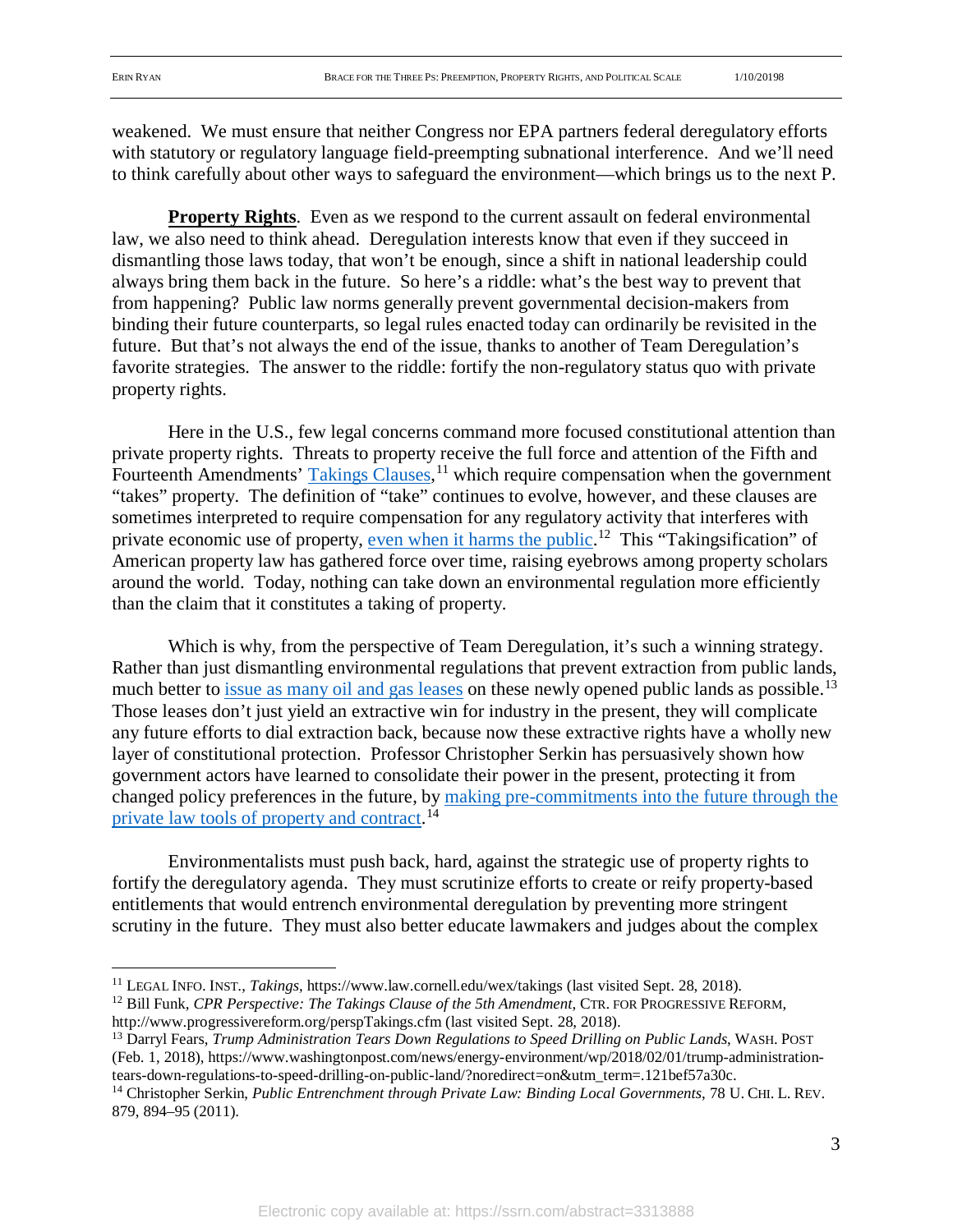relationship between property rights and environmental law, to refute the misguided Takingsification that occurs when we fail to account for the overlapping public and private interests in natural resources. As federal law often borrows from state law concepts of property, we can never ignore the importance of continuing to develop the common law of property through litigation in state courts. Which brings us, incidentally, to the third and final challenge.

**Political Scale**. With federal environmental law under sustained attack, it becomes incumbent on us to think more seriously about how to continue pursuing solutions to nationallevel environmental problems by means other than federal authority. More than ever, we are facing [interjurisdictional challenges](https://papers.ssrn.com/sol3/papers.cfm?abstract_id=930746) that cannot be managed effectively in a piecemeal manner.<sup>[15](#page-4-0)</sup> Some fifty years ago, we conceded that problems like air and water pollution, species loss, and climate change went beyond any single state's boundaries, or capacity. After the failure of the patchwork-of-states approach, iconic federal laws like the Clean Air and Water Acts recognized the importance of centralized national authority to cope with these problems.<sup>[16](#page-4-1)</sup>

But what if national authority ends? Disheartening as it may be, we need to think about new strategies for large-scale environmental governance that don't rely on federal law. We should keep fighting to get federal law back—but in the meanwhile, the environment can't wait.

The clearest alternative is regional governance. The patchwork approach was ineffective and challenging for industry, but what if many states used the same law? Perhaps we should consider the development of uniform state laws or model codes that would enable states to coordinate on a broader regulatory scale. Successful examples like the [Uniform Commercial](https://www.law.cornell.edu/ucc)  [Code,](https://www.law.cornell.edu/ucc)<sup>[17](#page-4-2)</sup> the [Model Rules of Professional Conduct,](https://www.americanbar.org/groups/professional_responsibility/publications/model_rules_of_professional_conduct/model_rules_of_professional_conduct_table_of_contents.html)<sup>[18](#page-4-3)</sup> and other widely adopted laws provide a deliberated, tested model for states seeking sound, consensus-based policies in complex realms of law. States could adopt them in the wake of withdrawn federal law or wholly new areas, addressing climate change, water pollution, and waste management. For example, universities nationwide are collaborating on the multidisciplinary development of a [Sustainable Development](https://drive.google.com/file/d/1qSjx-DhgQVqP-MN3TuNFzXkD5bqjz-O3/view)  [Code t](https://drive.google.com/file/d/1qSjx-DhgQVqP-MN3TuNFzXkD5bqjz-O3/view)o provide best sustainability practices for adoption by local governments.<sup>[19](#page-4-4)</sup>

Uniform laws provide an obvious model for coordinated but nonfederal national response, but we might even consider less conventional means. [Legal pluralism](https://papers.ssrn.com/sol3/papers.cfm?abstract_id=985340) heralds the possibility of multiple sources of simultaneous normative policymaking, including sources beyond sovereign-based law.[20](#page-4-5) Could private or non-governmental rules contribute to largescale environmental action? Perhaps meaningful guidance or rulemaking by commercial associations like the American Arbitration Association, professional associations like the American Law Institute, non-governmental legal institutions like the Council of Mayors, religious organizations, trade organizations, universities, and others?

<span id="page-4-0"></span> <sup>15</sup> *See* Erin Ryan, *Federalism and the Tug of War Within: Seeking Checks and Balances in the Interjurisdictional Grey Area,* 66 MD. L. REV. 503 (2007).

<span id="page-4-1"></span><sup>16</sup> John P. Dwyer, *The Practice of Federalism Under the Clean Air Act*, 54 MD. L. REV. 1183, 1191 (1995).

<span id="page-4-2"></span><sup>17</sup> *See generally* U.C.C. (AM. LAW INST. & UNIF. LAW COMM'N 1977).

<span id="page-4-3"></span><sup>&</sup>lt;sup>18</sup> MODEL RULES OF PROF'L CONDUCT (AM. BAR ASS'N 1983).

<span id="page-4-4"></span><sup>19</sup> *Drake Law School Forms Partnership to Update Sustainable Community Development Code*, DRAKE U. NEWSROOM (Feb. 1, 2017), https://news.drake.edu/2017/02/01/drake-law-school-forms-partnership-to-updatesustainable-community-development-code/.<br><sup>20</sup> Paul Schiff Berman, *Global Legal Pluralism*, 80 S. CAL. L. REV. 1155 (2007).

<span id="page-4-5"></span>